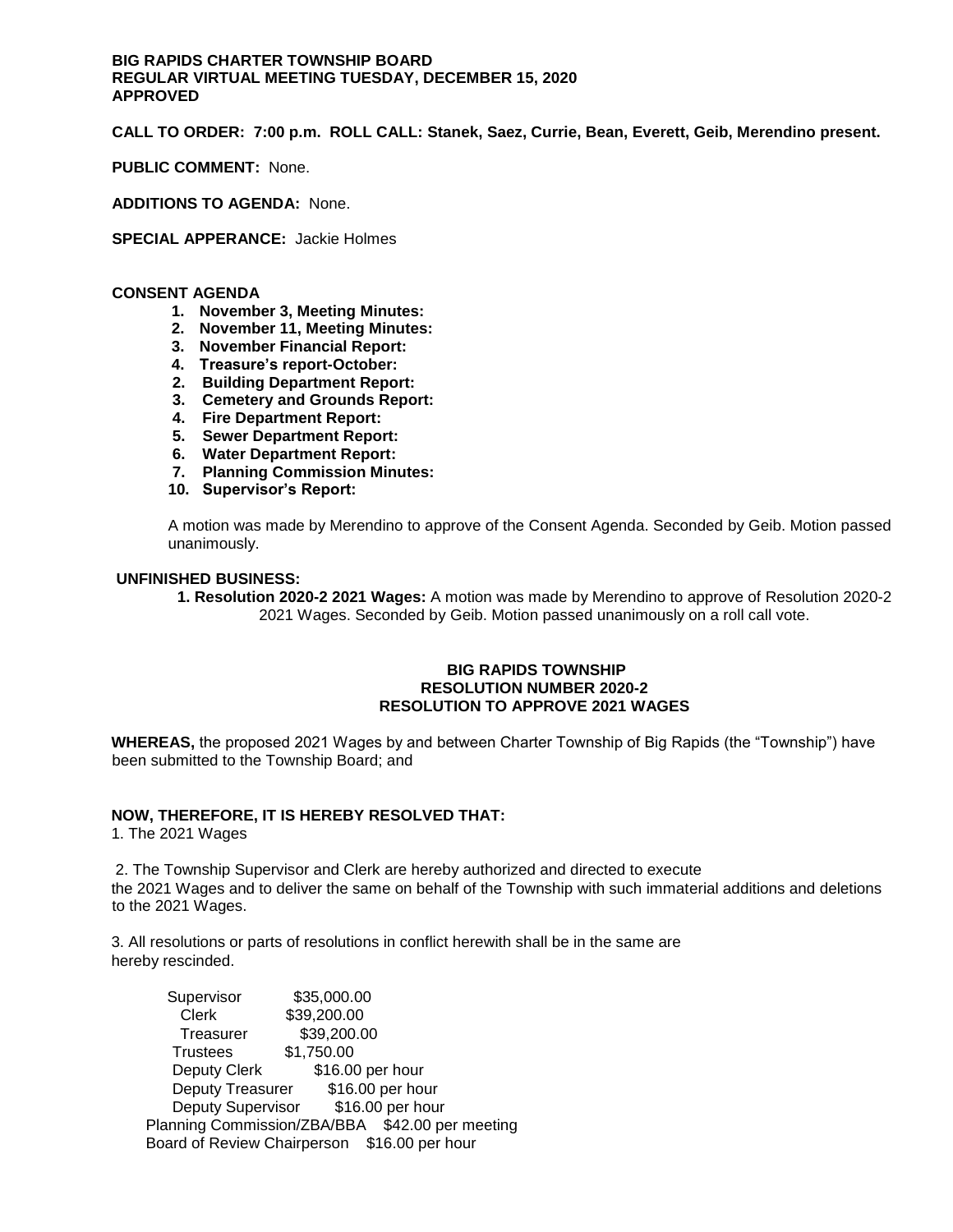Board of Review Members \$15.00 per hour Election Chairperson \$16.00 per hour Election Workers \$15.00 per hour Jami Haner \$15.00 per hour Tim Kleinheksel \$18.75 per hour Marc Veldman \$19.50 per hour Scott Winget \$13.50 per hour Parks opening/closing \$3,000.00 per season Fire Department Chief \$12,500.00 Assistant Chief \$10,300.00 Fire Fighters Point system Building Inspector \$26.00 per hour Plan reviews \$100.00 per hour Electrical Inspector 60% of charge Plan reviews \$100 per hour Plumbing/Mechanical Inspector 60% of charge Plan reviews \$100 per hour

The foregoing resolution was offered by Merendino and Supported by Geib. Ayes: Stanek, Saez, Currie, Bean, Everett, Geib, Merendino. Nays: 0

RESOLUTION DECLARED ADOPTED.

STATE OF MICHIGAN ) ) SS COUNTY OF MECOSTA )

Hannah Saez, Township Clerk

 I, the undersigned, the duly qualified and acting Clerk of Big Rapids Township, Mecosta County, Michigan do hereby certify that the foregoing is a true and complete copy of a Resolution adopted by the Township Board at a Regular Board meeting on December 15, 2020 of which the original of which is on file in my office. Public notice of said meeting was given pursuant to and in full compliance with Act No 267, Public Acts of Michigan, 1976 as amended, including in the case of a special or rescheduled meeting, notice by posting at least eighteen(18) hours prior to the time set for the meeting.

 $\overline{\phantom{a}}$  , and the contract of the contract of the contract of the contract of the contract of the contract of the contract of the contract of the contract of the contract of the contract of the contract of the contrac

 IN WITNESS WHEREOF, I have hereto affixed by official signature on this 16th day of December, 2020.

Hannah Saez, Clerk

Big Rapids Township

\_\_\_\_\_\_\_\_\_\_\_\_\_\_\_\_\_\_\_\_\_\_\_\_\_\_\_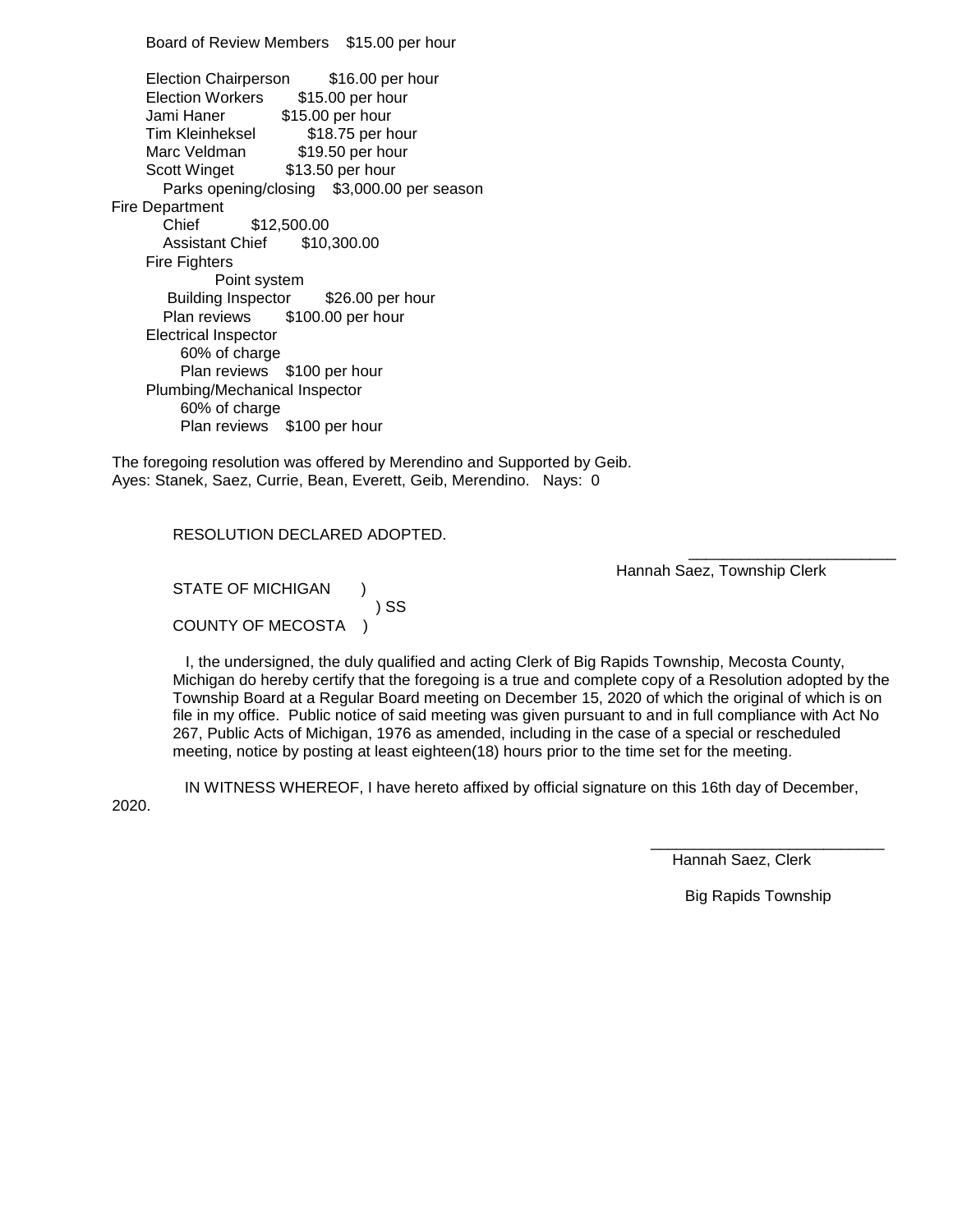**2. Resolution 2020-3 Appropriations:** A motion was made by Geib to approve of Resolution 2020-3 Appropriations. Seconded by Saez. Motion passed unanimously on a roll call vote.

## **RESOLUTION NUMBER 2020-3**

### **A RESOLUTION ADOPTING A GENERAL APPROPRIATIONS ACT (BUDGET) FOR THE BIG RAPIDS CHARTER TOWNSHIP, BIG RAPIDS, MICHIGAN, FOR THE CALENDAR YEAR BEGINNING ON THE FIRST DAY OF JANUARY, 2021, AND ENDING ON THE LAST DAY OF DECEMBER, 2021.**

**WHEREAS**, the duty of the Township Supervisor of Big Rapids Charter Township is to prepare and submit a proposed budget to the Big Rapids Board of Trustees at the proper time; and

**WHEREAS**, the Township Supervisor has submitted a proposed budget to the Board of Trustees on September 1, 2020 for its consideration, and;

**WHEREAS**, "Pursuant to MCLA 141.412, notice of a public hearing on the proposed budget was published in a newspaper of general circulation on October 4, 2020 and a public hearing on the proposed budget was held on November 3, 2020";

**WHEREAS**, whatever increases may have been made in the expenditures, like increases were added to the revenues or planned to be expended from reserves/fund balances so that the budget remains in balance, as required by law.

**NOW, THEREFORE, BE IT RESOLVED BY THE** Board of Trustees of Big Rapids Charter Township, that they hereby approve and adopt the 2021 fiscal year budget by cost centers. Estimated township revenues for fiscal year 2021, include an allocated millage of 1.25 mills for general fund, 1.50 mills for fire fund, 1.50 mills for township roads and .20 mills for library services.

 $\overline{\phantom{a}}$  , and the contract of the contract of the contract of the contract of the contract of the contract of the contract of the contract of the contract of the contract of the contract of the contract of the contrac

 $\frac{1}{2}$  , and the set of the set of the set of the set of the set of the set of the set of the set of the set of the set of the set of the set of the set of the set of the set of the set of the set of the set of the set

The foregoing resolution was offered by Geib and supported by Saez. Ayes: Stanek, Saez, Currie, Bean, Everett, Geib, Merendino. Nays: 0

RESOLUTION DECLARED ADOPTED.

Hannah Saez, Township Clerk

STATE OF MICHIGAN ) ) SS COUNTY OF MECOSTA )

 I, the undersigned, the duly qualified and acting Clerk of Charter Township of Big Rapids, Mecosta County, Michigan do hereby certify that the foregoing is a true and complete copy of a Resolution adopted by the Township Board at a regular meeting on December 15, 2020, the original of which is on file in my office. Public notice of said meeting was given pursuant to and in full compliance with Act No 267, Public Acts of Michigan, 1976 as amended, including in the case of a special or rescheduled meeting, notice by posting at least eighteen(18) hours prior to the time set for the meeting.

 IN WITNESS WHEREOF, I have hereto affixed by official signature on this 16th day of December, 2020

> Hannah Saez, Clerk Charter Township of Big Rapids

**4. Mower Quote:** A motion was made by Currie to approve of the purchase of the Pro-Turn 600 from State Street Hardware for \$12,086.31. Seconded by Bean. Motion passed unanimously on a roll call vote. **Other:**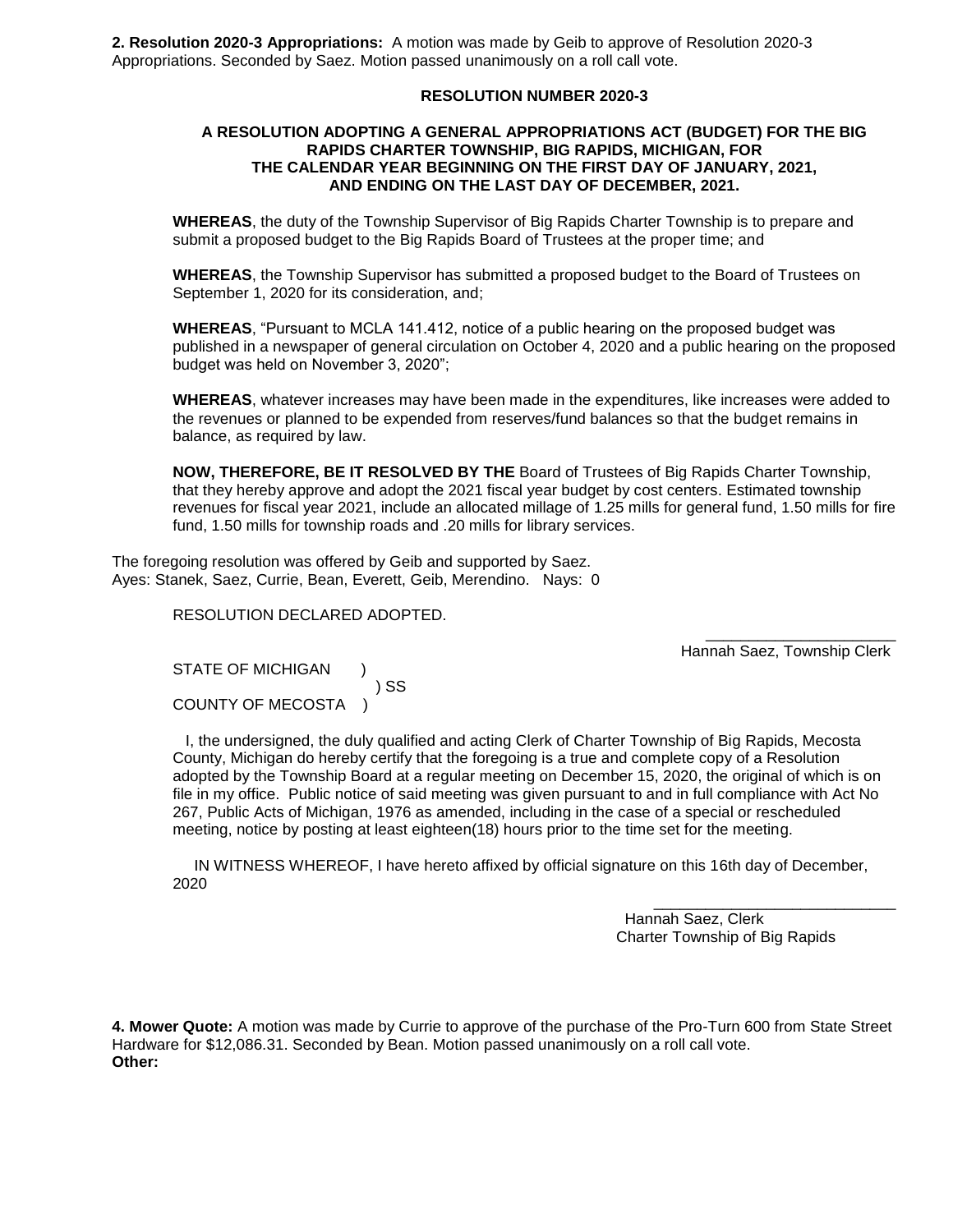**1. Resolution 2020-4 2021 meeting dates:** A motion was made by Bean to approve of Resolution 2020-4 2021 meeting dates. Seconded by Saez. Motion passed unanimously.

## **CHARTER TOWNSHIP OF BIG RAPIDS RESOLUTION TO SET BOARD MEETING DATES FOR 2021**

#### **RESOLUTION NO 2020-4**

WHEREAS, Public Act 267 of 1976 requires a resolution setting meeting dates.

NOW THEREFORE BE IT RESOLVED, that the regular meeting dates for Big Rapids Charter Township be as follows for the year 2021:

 Tuesday, January 5, 2021 Tuesday, January 12, 2021 (this will be a joint meeting with the Planning Commission held at the Fire Hall) Tuesday, February 2, 2021 Tuesday, March 2, 2021 Tuesday, April 6, 2021 Monday, May 3, 2021 Tuesday, June 1, 2021 Tuesday, July 6, 2021 Monday, August 2, 2021 Tuesday, September 7, 2021 Tuesday, October 5, 2021 Monday, November 1, 2021 Tuesday, December 7, 2021

All meetings will start at 7:00 p.m. and will be held at the township office 14212 Northland Drive, Big Rapids, MI 49307.

 $\overline{\phantom{a}}$  , and the contract of the contract of the contract of the contract of the contract of the contract of the contract of the contract of the contract of the contract of the contract of the contract of the contrac

The foregoing resolution was offered by Bean and supported by Saez. Ayes: Stanek, Saez, Currie, Bean, Everett, Geib, Merendino. Nays: 0

RESOLUTION DECLARED ADOPTED.

Hannah Saez, Township Clerk

STATE OF MICHIGAN )

) SS

COUNTY OF MECOSTA )

 I, the undersigned, the duly qualified and acting Clerk of Charter Township of Big Rapids, Mecosta County, Michigan do hereby certify that the foregoing is a true and complete copy of a Resolution adopted by the Township Board at a regular meeting on December 15, 2020, the original of which is on file in my office. Public notice of said meeting was given pursuant to and in full compliance with Act No 267, Public Acts of Michigan, 1976 as amended, including in the case of a special or rescheduled meeting, notice by posting at least eighteen(18) hours prior to the time set for the meeting.

 IN WITNESS WHEREOF, I have hereto affixed by official signature on this 16th day of December, 2020

 $\frac{1}{2}$  , and the state of the state of the state of the state of the state of the state of the state of the state of the state of the state of the state of the state of the state of the state of the state of the state

Hannah Saez, Clerk

Charter Township of Big Rapids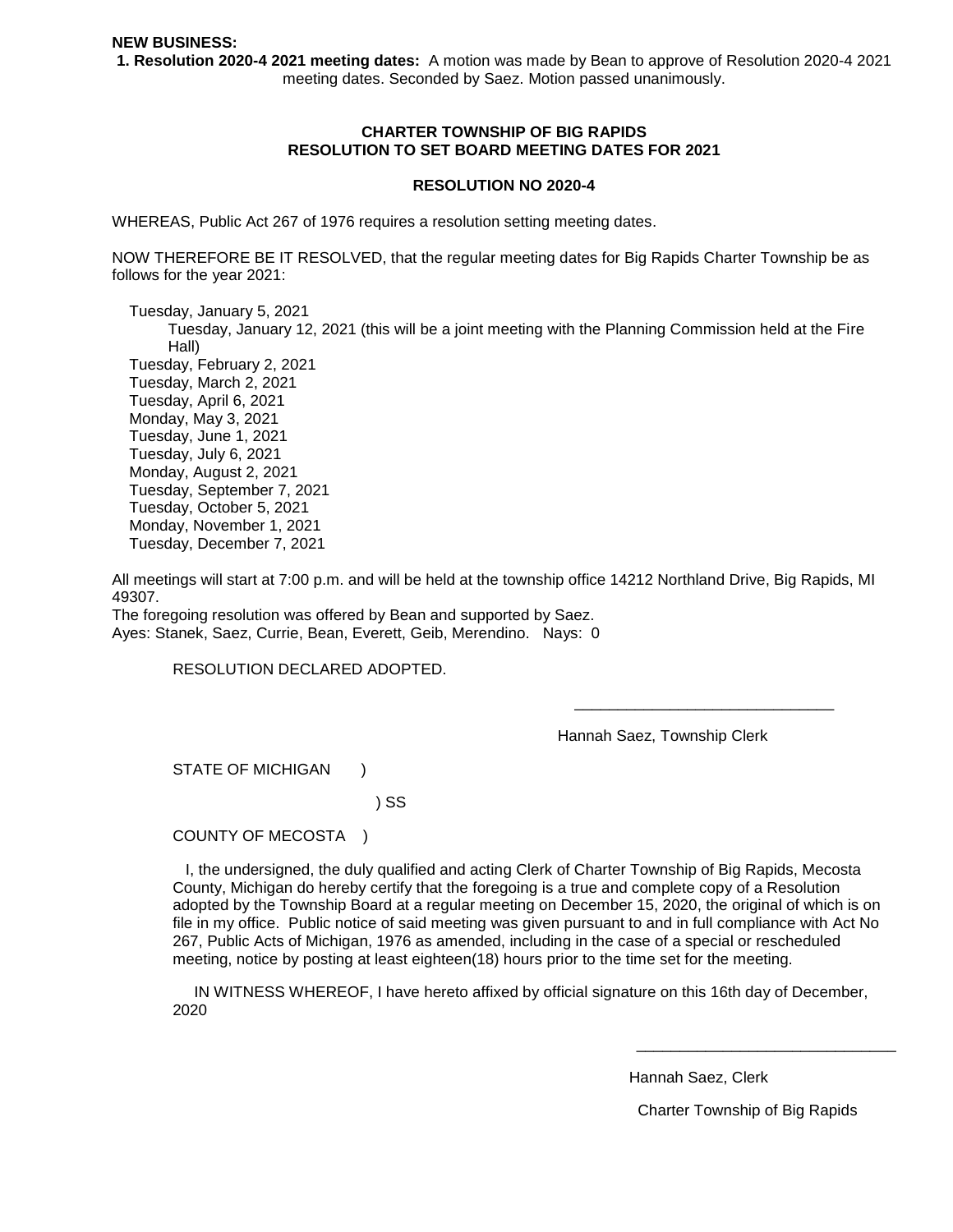**2. Resolution 2020-5 Depositories:** A motion was made by Merendino to approve of Resolution 2020-5 Depositories. Seconded by Geib. Motion passed unanimously.

# **CHARTER TOWNSHIP OF BIG RAPIDS RESOLUTION TO NAME BANK DEPOSITORIES FOR 2021**

## **RESOLUTION NO 2020-5**

WHEREAS, the Board of Big Rapids Charter Township, Mecosta County, in exercising its fiduciary responsibilities desires to safeguard the funds of the Township that may be invested from time to time, and,

WHEREAS, Public Act 77 of 1989, MCL 41.77, requires that the Township Board designate the banks or depositories for the money belonging to the Township, in accordance with the Townships Comprehensive Version of Township Investment and Depository Designation Policy.

THEREFORE BE IT RESOLVED that the Board approves the following financial institutions as depositories of township funds: TCF Bank, Isabella Bank, Huntington Bank, Lake Osceola Bank, Fifth Third Bank and Independent Bank.

BE IT FURTHER RESOLVED, That the Township will comply with all applicable statutes related to public fund investments. Any provisions of this resolution in conflict with applicable statutes is void.

The foregoing resolution was offered by Merendino and supported by Geib. Ayes: Stanek, Saez, Currie, Bean, Everett, Geib, Merendino. Nays: 0

RESOLUTION DECLARED ADOPTED.

Hannah Saez, Township Clerk

STATE OF MICHIGAN )

) SS

COUNTY OF MECOSTA

 I, the undersigned, the duly qualified and acting Clerk of Charter Township of Big Rapids, Mecosta County, Michigan do hereby certify that the foregoing is a true and complete copy of a Resolution adopted by the Township Board at a regular meeting on December 15, 2020, the original of which is on file in my office. Public notice of said meeting was given pursuant to and in full compliance with Act No 267, Public Acts of Michigan, 1976 as amended, including in the case of a special or rescheduled meeting, notice by posting at least eighteen (18) hours prior to the time set for the meeting.

 IN WITNESS WHEREOF, I have hereto affixed by official signature on this 16th day of December, 2020

Hannah Saez, Clerk

 $\frac{1}{\sqrt{2}}$  , and the set of the set of the set of the set of the set of the set of the set of the set of the set of the set of the set of the set of the set of the set of the set of the set of the set of the set of the

 $\overline{\phantom{a}}$  , which is a set of the set of the set of the set of the set of the set of the set of the set of the set of the set of the set of the set of the set of the set of the set of the set of the set of the set of th

Charter Township of Big Rapids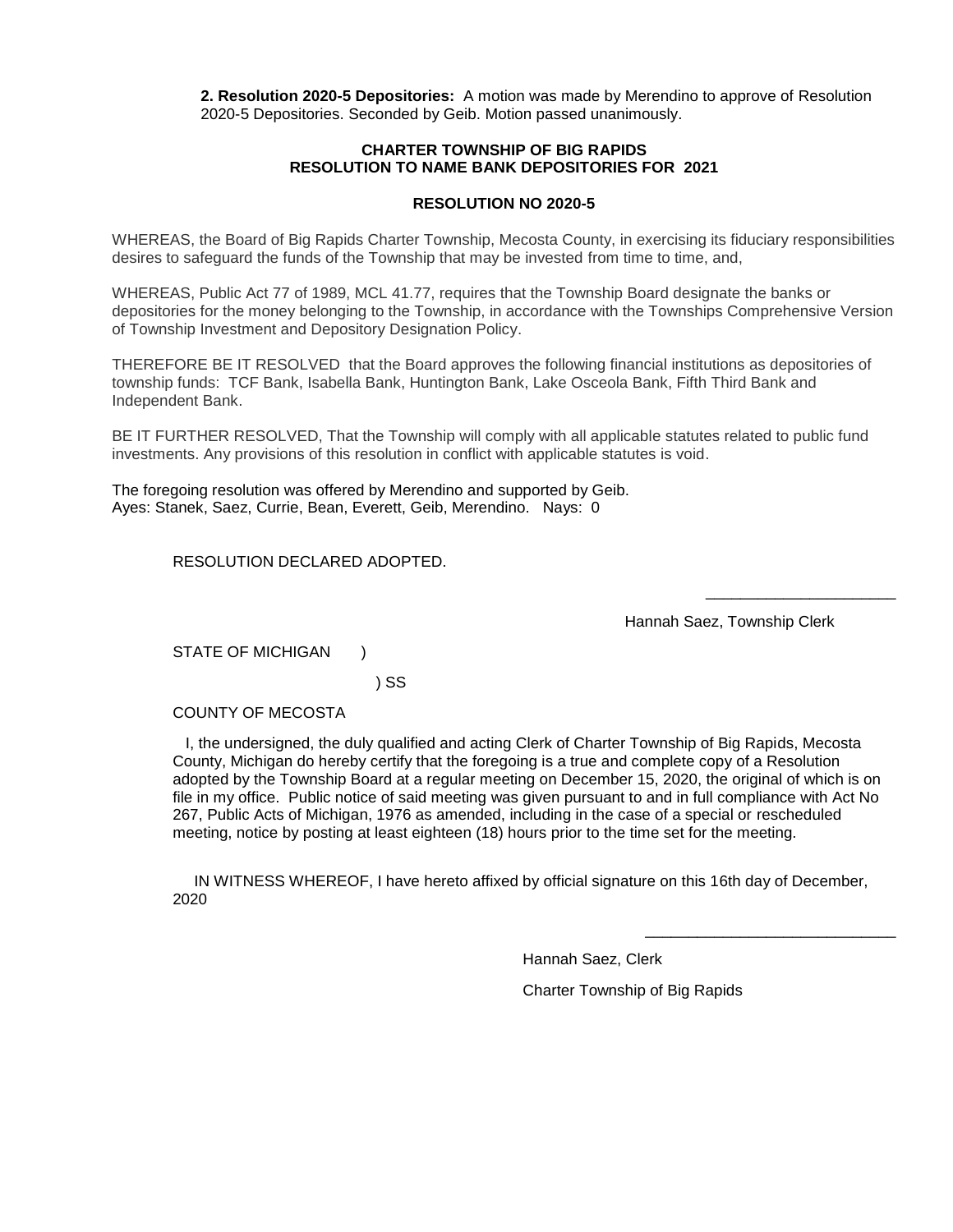**3. Resolution 2020-6 Health Insurance:** A motion was made by Geib to approve of the Resolution 2020-6 Health Insurance beginning January 1, 2021. Seconded by Bean. Motion passed 6:1. Merendinoyes, Saez-yes, Currie-yes, Bean-yes, Geib-yes. Everett-yes. Stanek, no.

# **BIG RAPIDS TOWNSHIP FORMAL RECORD OF ACTION RESOLUTION NUMBER 2020-6**

The following is a formal record of action taken by the Big Rapids Township Board.

With respect to the amendment and restatement of the Big Rapids Township Insurance Plan (the "Plan") the following resolutions are hereby adopted:

> **RESOLVED:** That the Ordinance 32.09 be amended and restated in the form attached hereto, which Ordinance 32.30 is hereby adopted and approved;

> **RESOLVED FURTHER:** That the appropriate officers of Big Rapids Township are hereby, authorized and directed to execute the Plan on behalf of Big Rapids Township;

> **RESOLVED FURTHER:** That the officers of Big Rapids Township hereby are, authorized and directed to take any and all actions and execute and deliver such documents as they may deem necessary, appropriate or convenient to effect the foregoing resolutions including, without limitation, causing to be prepared and filed such reports, documents or other information as may be required under applicable law.

# **32.30 TOWNSHIP CONTRIBUTION FOR THOSE EMPLOYED AFTER APRIL 30, 2012.**

Effective January 1, 2021 newly elected/appointed officers/hourly employees shall be responsible for 20% of the premium costs for themselves and their dependents. This charge shall be deducted from their pay by the Township Clerk. Current elected officials that are reelected shall be accepted.

Dated this 15th day of December 2020.

The foregoing resolution was offered by Geib and supported by Bean. Ayes: Saez, Currie, Bean, Everett, Geib, Merendino. Nays: Stanek.

RESOLUTION DECLARED ADOPTED.

Hannah Saez, Township Clerk

STATE OF MICHIGAN ) ) SS COUNTY OF MECOSTA )

 I, the undersigned, the duly qualified and acting Clerk of Big Rapids Township, Mecosta County, Michigan do hereby certify that the foregoing is a true and complete copy of a Resolution adopted by the Township Board at a regular meeting on December 15, 2020 of which the original of which is on file in my office. Public notice of said meeting was given pursuant to and in full compliance with Act No 267, Public Acts of Michigan, 1976 as amended, including in the case of a special or rescheduled meeting, notice by posting at least eighteen(18) hours prior to the time set for the meeting.

 $\overline{\phantom{a}}$  , and the state of the state of the state of the state of the state of the state of the state of the state of the state of the state of the state of the state of the state of the state of the state of the stat

 IN WITNESS WHEREOF, I have hereto affixed by official signature on this 16th day of December 2020.

> $\overline{\phantom{a}}$  ,  $\overline{\phantom{a}}$  ,  $\overline{\phantom{a}}$  ,  $\overline{\phantom{a}}$  ,  $\overline{\phantom{a}}$  ,  $\overline{\phantom{a}}$  ,  $\overline{\phantom{a}}$  ,  $\overline{\phantom{a}}$  ,  $\overline{\phantom{a}}$  ,  $\overline{\phantom{a}}$  ,  $\overline{\phantom{a}}$  ,  $\overline{\phantom{a}}$  ,  $\overline{\phantom{a}}$  ,  $\overline{\phantom{a}}$  ,  $\overline{\phantom{a}}$  ,  $\overline{\phantom{a}}$  Hannah Saez, Clerk Big Rapids Township